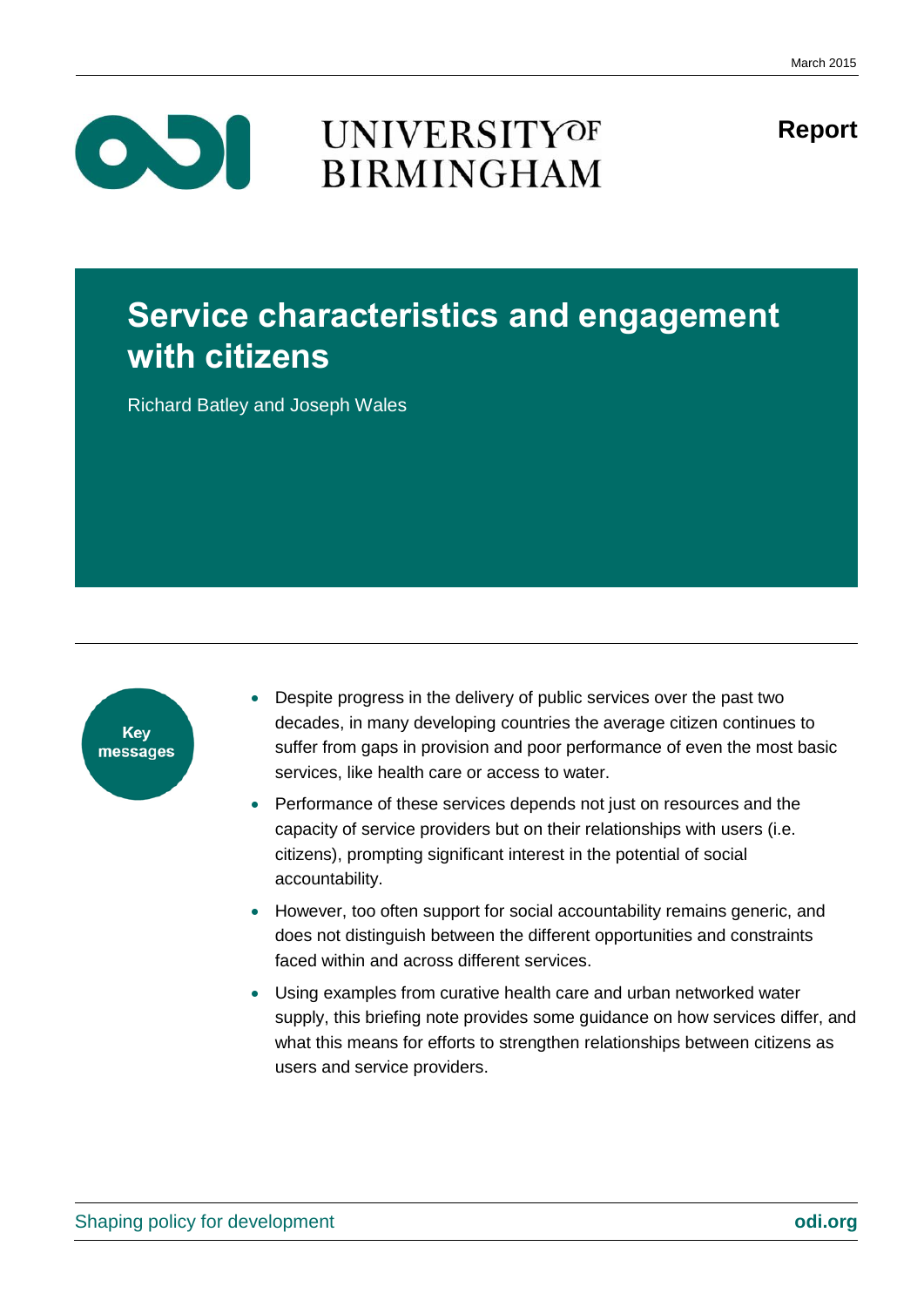# **Table of contents**

| 1 Aim and summary of the briefing note                                                                                                                                                                                                                        |                             |
|---------------------------------------------------------------------------------------------------------------------------------------------------------------------------------------------------------------------------------------------------------------|-----------------------------|
| 2 Using sector characteristics to understand and improve performance                                                                                                                                                                                          | $\mathbf{2}$                |
| 3 What does this mean for social accountability?                                                                                                                                                                                                              | 6                           |
| 3.1 Curative health care<br>3.2 Urban networked water supply                                                                                                                                                                                                  | 6<br>$\overline{7}$         |
| 4 Summing up                                                                                                                                                                                                                                                  | 10                          |
| <b>References</b>                                                                                                                                                                                                                                             | 11                          |
| <b>Appendix</b>                                                                                                                                                                                                                                               | $12 \,$                     |
| <b>Figures</b><br>Figure 1: Service characteristics and their combined effects                                                                                                                                                                                | 3                           |
| <b>Tables</b><br>Table 1: Entry points and blockages for social accountability in curative health<br>Table 2: Entry points for and blockages to social accountability in urban networked water<br>Table A1: Framework for identifying service characteristics | 8<br>$\boldsymbol{9}$<br>12 |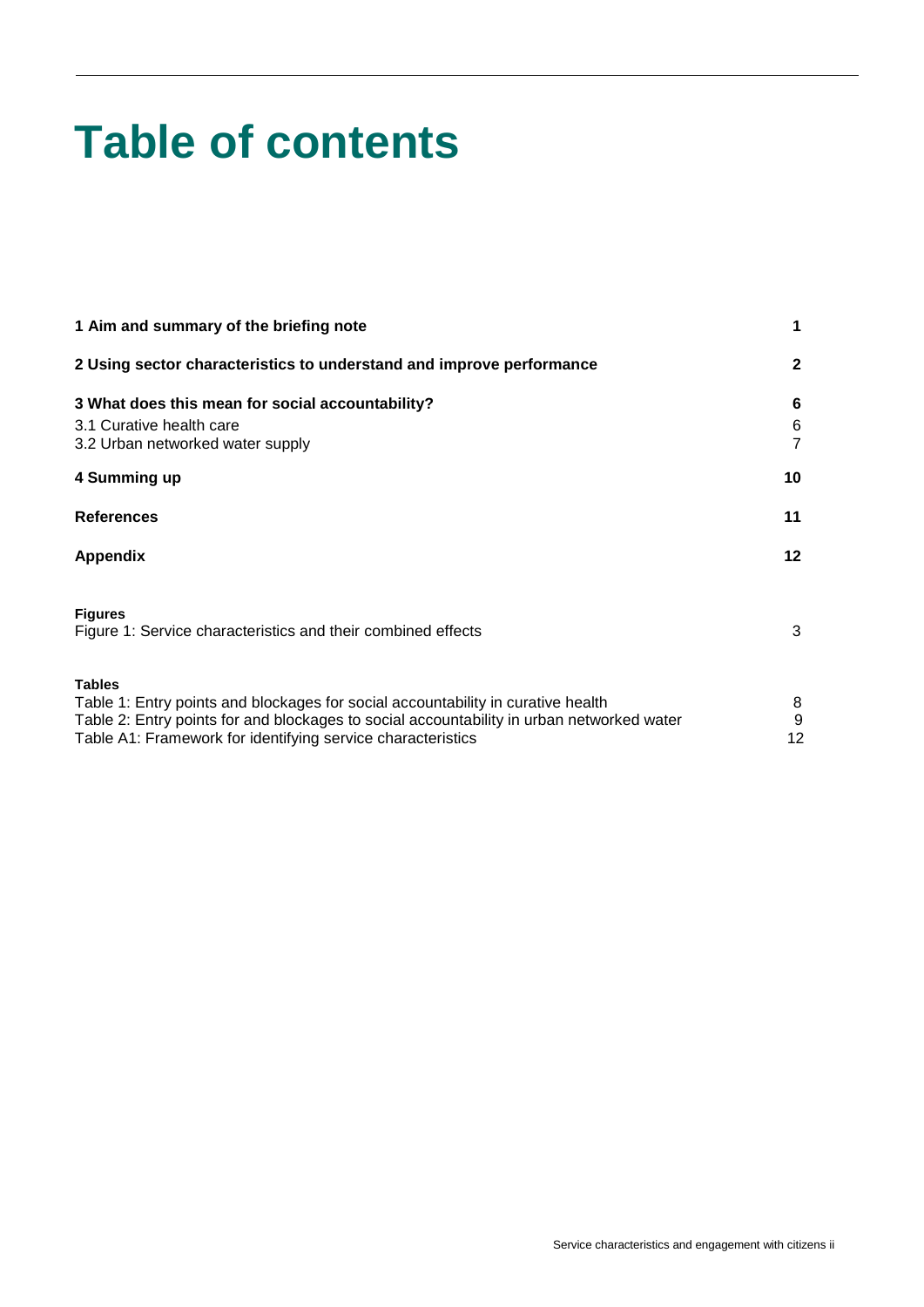### <span id="page-2-0"></span>**1 Aim and summary of the briefing note**

Despite significant progress in a range of public services over the past two decades, in many developing countries the average citizen continues to suffer from gaps in provision and poor performance of even the most basic services. For example, staff absenteeism and medicine stock-outs are severe problems in many countries, and poor relations between health workers and service users are a persistent barrier to effective health care. Over-burdened networks and poor maintenance limit access to safe, clean drinking water, resulting in citizens having to travel long distances or use riskier sources. How best to address these problems, and improve the performance of services, is one the major challenges facing citizens and governments across the developing world.

Crucially, performance in service delivery depends not only on resources and the capacity of service providers but also on their relationships with users (i.e. citizens) and different levels of government – what demands providers face and how they are monitored and supported. There is rising interest in the potential of social accountability to shape these relationships and improve the delivery of public services. Social accountability is understood here as the extent and capability of citizens to hold the state accountable and make it responsive to their needs.<sup>1</sup> Can citizens voice grievances over staff performance, and do authorities take actions to resolve these issues? Understanding of social accountability is becoming more sophisticated, with an increasing appreciation of the major role context plays in shaping accountability relationships and outcomes, and so the need to adapt strategies accordingly.<sup>2</sup> However, approaches to improving social accountability often remain generic in not distinguishing between the different opportunities and constraints faced within and across different services.

The idea that services are distinct seems obvious, but often the implications for accountability are not clearly understood. But consider how a service such as hospital health care raises different issues of power and accountability compared with urban water supply. Patients place themselves individually in the care of doctors and nurses, often knowing little about their treatment and unlikely to feel empowered to dispute it. On the other hand, water users have a good idea of what they should expect from the supplier; they share their daily experience of the service with other users and can represent their opinions at a neighbourhood level.

This briefing note therefore aims to provide some practical guidance on how different services can offer differing opportunities and challenges for improving service performance through increased accountability and, especially, citizen engagement. It illustrates an approach to identifying these opportunities, using examples from two services: curative health care and urban networked water supply. This approach can be used to map where, when and how social accountability mechanisms may be effective in improving service performance.

<sup>1</sup> See World Bank (forthcoming).

<sup>&</sup>lt;sup>2</sup> See, for example, *Gaventa and McGee (2013)* and *Wild and Wales, with Chambers (2014)*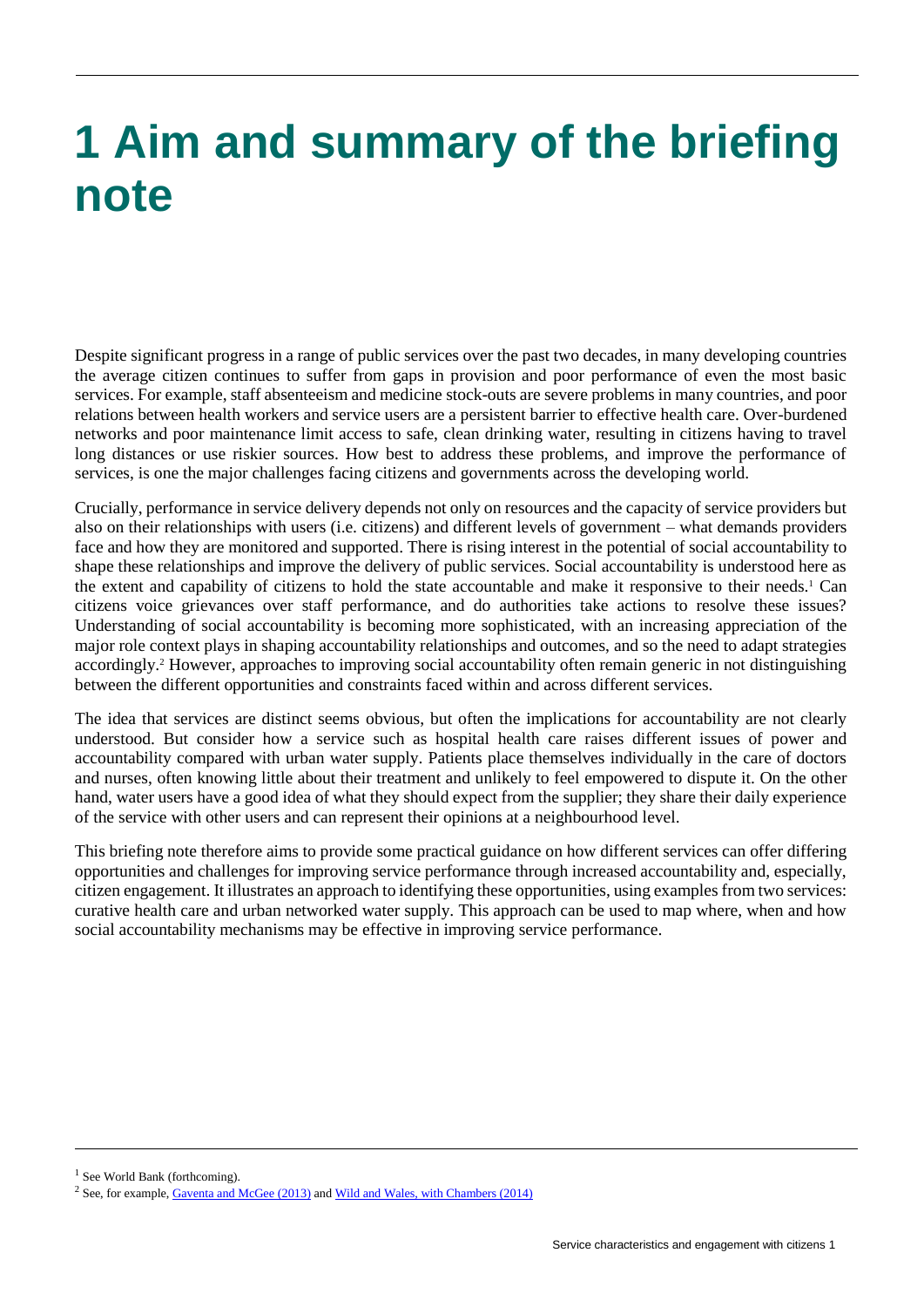## <span id="page-3-0"></span>**2 Using sector characteristics to understand and improve performance**

Analysis and diagnosis have a tendency to assume that issues of accountability and political context are similar, regardless of whether we are looking at water shortages, health worker absenteeism or other sector issues. Acknowledging these can have very different dynamics, in terms of demand, user mobilisation and user–provider relationships, provides us with a powerful tool to tailor guidance on entry points for and barriers to reform.

This is true not only for different public services but also for different aspects within them. For example, within water service delivery, networked (i.e. piped) water has a different set of characteristics from non-networked water (such as communal wells). There is also potential to draw out parallels across services where there are shared accountability challenges. For instance, issues of absenteeism in health may be reflected in education; similarly, issues underlying problems in the distribution of medicines may inform interventions on textbooks.

This briefing note draws on a framework laid out in Mcloughlin with Batley  $(2012)^3$  for comparing the characteristics of services. This framework draws on sources from economics, management and social science and interprets service characteristics as having not only economic and managerial but also political implications. The Annex describes and explains each characteristic.

Characteristics can be grouped into four categories: the nature of the good (public or private); market (and government) failures; task-related characteristics; and demand characteristics (see Figure 1). Across these groups, different combinations of characteristics define a service's political salience, defined as whether there is an incentive for political leaders to provide services to those able to offer political (electoral or clientelistic) returns. Salience is particularly a product of the measurability and visibility of a service (which together allow politicians to claim the service is attributable to them), and of the characteristics that generate user demand. While salience arises also from contextual factors, it is at least partly a product of the nature of the service itself. In assessing the potential for citizen mobilisation and accountability, we are also interested in the market, task-related and demand characteristics that shape the potential for collective action and citizen monitoring or, on the other hand, the extent of service provider impunity.

<sup>3</sup> See Mcloughlin, [with Batley \(2012\)](http://www.odi.org/sites/odi.org.uk/files/odi-assets/publications-opinion-files/7790.pdf) for a review of the literature and the development of the service characteristics approach. For sectoral reports and a cross-sectoral synthesis, se[e Batley and Harris \(2014\)](http://www.odi.org/sites/odi.org.uk/files/odi-assets/publications-opinion-files/8913.pdf); [Harris et al.](http://www.odi.org/sites/odi.org.uk/files/odi-assets/publications-opinion-files/8573.pdf) (2013); [Harris et al.](http://www.odi.org/sites/odi.org.uk/files/odi-assets/publications-opinion-files/8888.pdf) (2014)[; Mason et al.](http://www.odi.org/sites/odi.org.uk/files/odi-assets/publications-opinion-files/8640.pdf) (2013); [Mason et al.](http://www.odi.org/sites/odi.org.uk/files/odi-assets/publications-opinion-files/8840.pdf) (2014).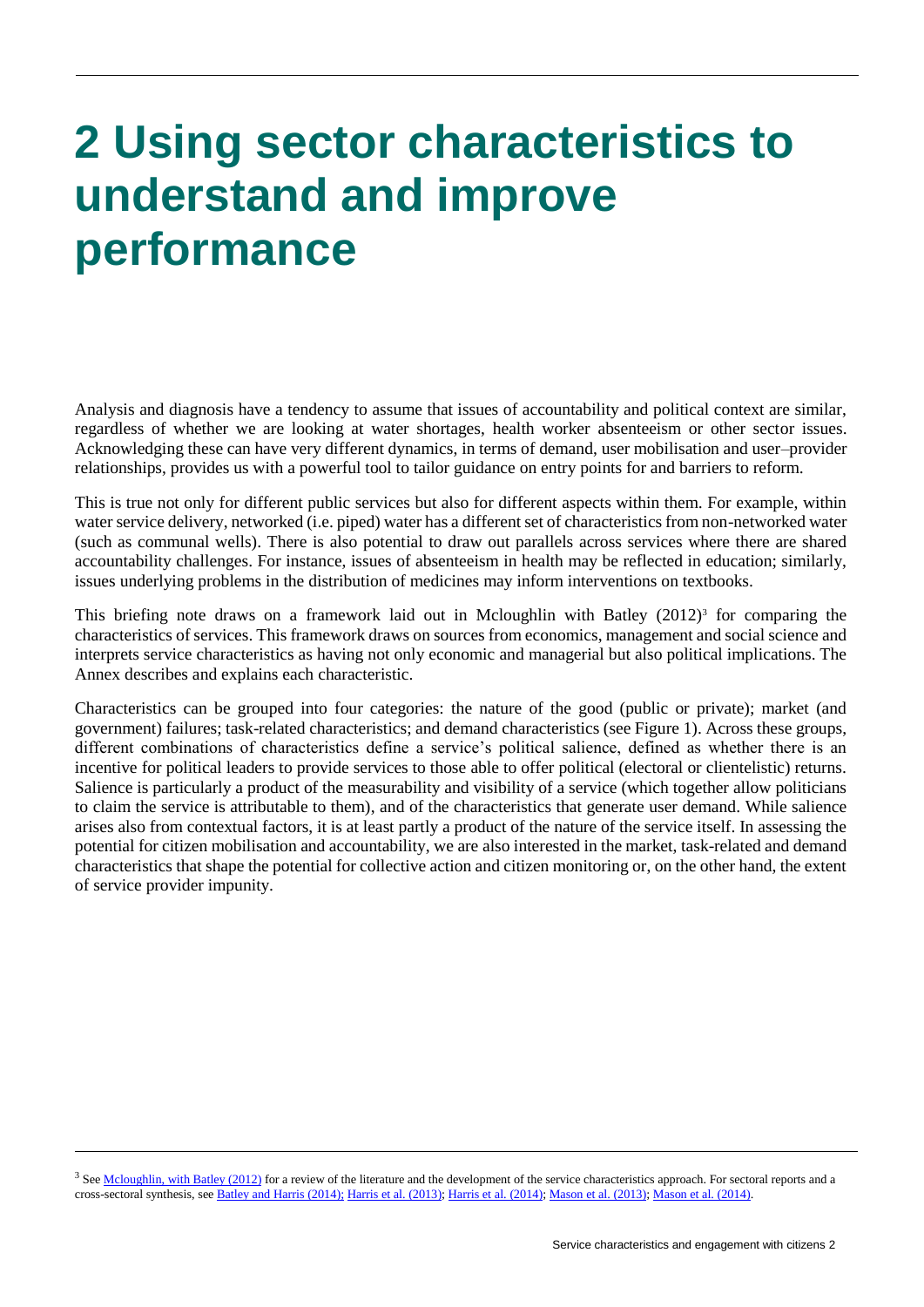| <b>Market-related characteristics</b>       |                                                                                                   | <b>Task-related</b><br>characteristics                                                                                                                                    | <b>Demand</b><br>characteristics                                                    |
|---------------------------------------------|---------------------------------------------------------------------------------------------------|---------------------------------------------------------------------------------------------------------------------------------------------------------------------------|-------------------------------------------------------------------------------------|
| Nature of the good:<br>public or private    | <b>Market (and government)</b><br>failures                                                        |                                                                                                                                                                           |                                                                                     |
| Rivalry<br>Excludability                    | Monopoly tendency<br>Positive or negative<br>externalities<br>Information asymmetry<br>Merit good | Measurability<br>Visibility<br>$=$ Attributability<br>Discretion of front-line staff<br><b>Transaction intensity</b><br>Variability of treatment<br>Professional autonomy | Frequency and<br>predictability of use<br>Territoriality<br>Choice<br>Targetability |
| Likelihood of<br>competitive<br>provision.  | Access to or exclusion of<br>users from provision                                                 | Monitorability by<br>policymakers, managers<br>and users                                                                                                                  | Users' capacity to<br>organise demands                                              |
| Political salience and incentive to provide |                                                                                                   |                                                                                                                                                                           |                                                                                     |

#### **Figure 1: Service characteristics and their combined effects**

The short summaries below are intended to provide a guide to how service characteristics have combined political effects, particularly affecting the potential for social accountability interventions, using two services as examples:

- Curative health services most purely and simply these would be the health treatment supplied in hospitals; primary health care typically offers both preventative and curative medicine; and
- Urban networked (piped) water supply.

The examples indicate how service characteristics affect politicians' and users' incentives and ability to hold providers to account, and then how characteristics may affect internal organisational monitoring.

*The nature of the good (public or private)* influences whether independent providers are likely to emerge as rivals to state provision; whether market dynamics will affect the incentives and behaviour of politicians, providers and users; and whether service provision is inclusive. In the case of both curative health and urban piped water, it is possible for service providers to exclude individuals from accessing the service (e.g. for non-payment), meaning it is feasible (and in fact common) for the market to provide a service or, in the case of piped water, for market alternatives to exist (e.g. water carriers, tanker trucks).<sup>4</sup> This makes it easier for citizens to seek individual solutions to problems with service provision (provided they can afford them) and can make it harder to mobilise users collectively. Such services may also be more easily susceptible to informal (corrupt) charging for access and politically based exclusions. Politicians may prefer to provide individual solutions to users (e.g. ensuring a water pipe connection is formalised, ensuring medicines for a particular patient), rather than pursuing systematic change that is harder to secure and less easily attributable to their efforts.

Both services also have a degree of 'club good' characteristics. This means that, while a decision to access curative health care or piped water does not immediately create a negative effect on another's access, if too many people are using a limited service then there will be a negative effect. For instance, hospitals become overcrowded or

<sup>&</sup>lt;sup>4</sup> An example of a contrasting service is community sanitation – which requires collective organisation and action (as it cannot be provided individually) with little possibility of market provision.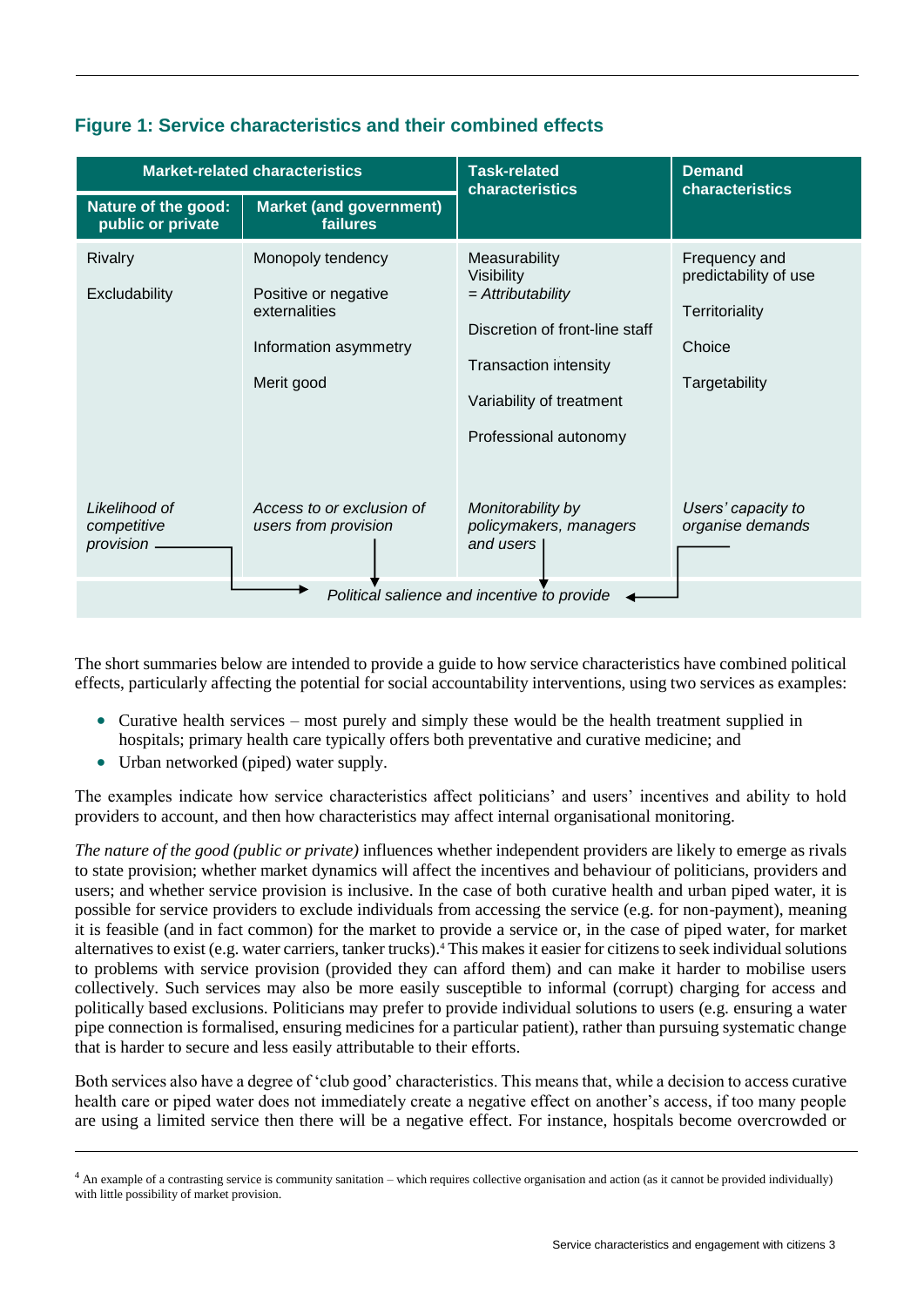there are water shortages. So, collective provision may be feasible for a limited population but, where the service is provided on a larger scale, there may be resource trade-offs.

*'Market failures' (inefficiencies in pricing, access and exclusion)* present problems whether provision is by the market or by the state. While monopoly provision of curative health care is rare, the economies of scale in piped water mean monopoly provision is relatively common.<sup>5</sup> For both health and piped water, insulation from market forces and a lack of accessible alternatives can create a culture of non-responsiveness that makes providers less accountable to users.

The position is reversed in the case of information asymmetries, understood as where one actor (e.g. a doctor) has greater knowledge and information (e.g. of the best treatment or how appropriate their actions are) than other actors (e.g. patients or public service managers). Users of piped water are easily able to judge whether they are receiving water as and when they need it, and can make general judgements about quality (e.g. the smell, taste and colour of the water) – meaning they are more able to mobilise on these issues. Users of curative health services will almost certainly lack the expert knowledge of health professionals – creating large information asymmetries that mean they cannot assess the quality of the health care they are receiving and reducing their ability to mobilise collectively. Curative health is also marked by significant public health externalities (particularly in terms of preventing the spread of communicable diseases and maintaining a productive labour force), which are not directly experienced by users and so may be given a lower priority by individuals until the point of crisis, reducing the likelihood of mobilisation.

*Task-related characteristics* affect the ability of policymakers, managers and citizens (both users and non-users) to monitor the tasks providers of services perform. The differences between curative health care and piped water provision are particularly stark in this area and so have clear implications for accountability relationships. Curative health presents severe problems of monitoring providers from the viewpoint of both organisational managers and service users. Because needs for treatment differ from patient to patient, the service cannot be delivered in a standardised manner. Health staff are expected to exercise professional skills with a high degree of discretion and autonomy in deciding the appropriate action. These aspects reduce organisational control and monitoring as strict guidelines are hard to enforce, and can be counterproductive. It is also hard to gather enough information to measure performance accurately – particularly as individual patients use the system only occasionally. For users, similar problems exist in terms of assessing the quality of care, but are added to by the degree of professional autonomy health care workers exercise. This can create a 'fear factor', given worries that complaints may be met by poor treatment or a refusal of treatment in the future.

These issues are less relevant in piped water supply: the service is highly standardised in terms of delivery to service users, its outputs are easy to measure and variability between users is limited. Monitoring of service access and quality by managers and users should therefore be easier, and issues detected more rapidly.

Both curative health and piped water provision also suffer from a tendency for visible outputs, which are easy for service users to attribute to a political actor, to be prioritised over those that are harder to attribute. In the case of health, this can lead to priority being given, for example, to construction of health centres over improved deployment practices for qualified staff. For water, it can mean the prioritisation of household connections and low water prices over the maintenance of water systems.

*Demand characteristics* affect the ability of citizens and users to organise their demands and to hold providers to account. This may be influenced by the frequency with which the service is used, whether it is shared by users within a limited territory, whether it is used predictably or in crisis and whether there is choice between providers. Both curative health care and piped water services are territorial in the sense that they serve a particular locality or community, but the experiences of users of curative health care are likely to vary significantly: their usage is generally irregular, unplanned and at moments of crisis, which make mobilisation difficult. In contrast, users of piped water receive a rather standard service and use it very regularly; with shared experience and knowledge of future needs it is relatively easy for users to frame collective demands. It is particularly easy where users share a common facility (e.g. a standpipe) covering a small territory; on the other hand, users of network services

<sup>&</sup>lt;sup>5</sup> This is not to say access to piped or networked water is anywhere near universal. In most cities in the developing world, sizeable populations are excluded from networked water and so must find more expensive and less safe or convenient alternative sources. However, the networks themselves often operate under a single monopoly provider.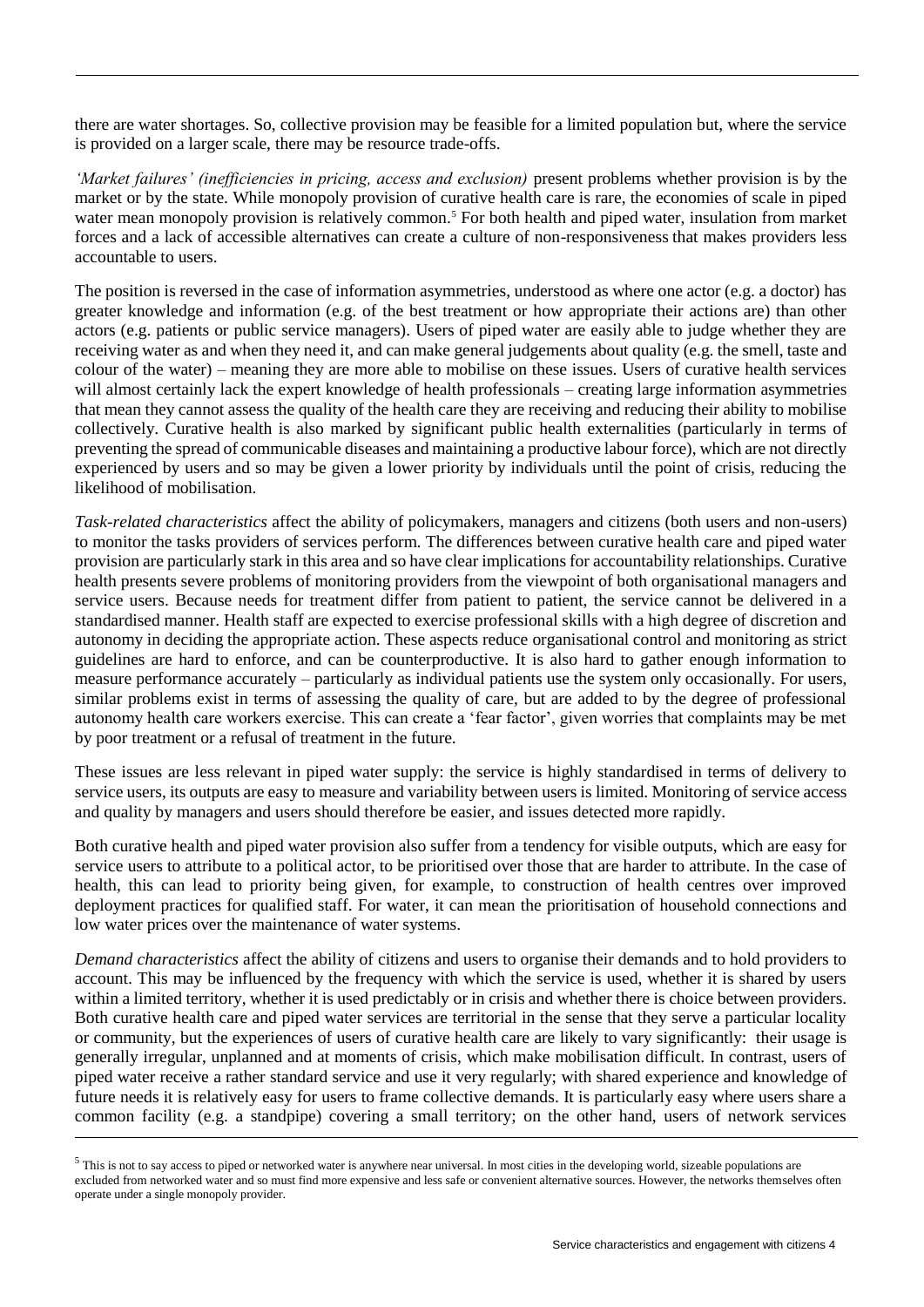experience their service in the privacy of their own homes and may be less aware of the experience of other users over a wider area.

This analysis gives us insight into how the nature of the sector can shape the opportunities and challenges for social accountability. It is important to note that sector characteristics condition rather than determine relations of accountability. Other factors intervene. The institutional structure of the sector, the political and institutional context and levels of agency will all shape the effects of characteristics. The approach therefore does not provide the basis for universal prescription but can identify entry points for analysis of local issues, organisational reforms and policy responses.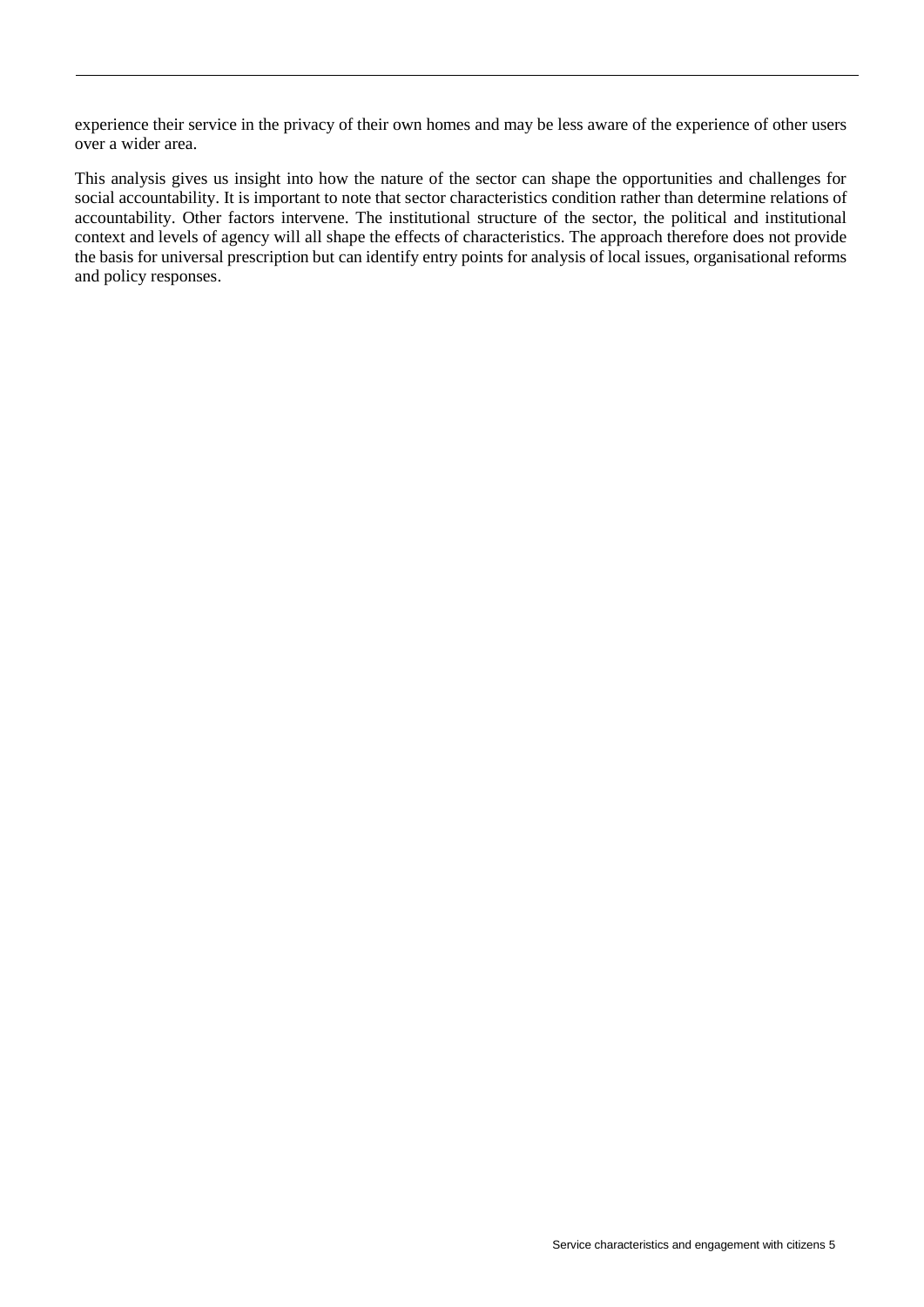## <span id="page-7-0"></span>**3 What does this mean for social accountability?**

The role this framework can play for social accountability interventions is two-fold. First, it provides a guide as to whether a given service and problem is likely to be best addressed through the use of social accountability tools or through other mechanisms (e.g. internal reforms to the state administration) that may more effective. Second, where social accountability can address an issue, the approach suggests the barriers and opportunities likely to arise from the nature of the sector, which can then be considered when designing and implementing interventions.

This section takes the analysis of service characteristics for curative health care and urban networked water in the previous section and outlines their implications for the use of social accountability and citizen engagement mechanisms.

#### <span id="page-7-1"></span>**3.1 Curative health care**

#### **There are many barriers to users mobilising to improve curative health services:**

- Most users access services irregularly, unpredictably and in a state of urgency, and so it may not be a priority or feasible for them to mobilise.
- There are alternative providers: private health facilities and pharmacies mean not all users have to use public facilities and so may not be interested in mobilising to improve them.
- Health care is complex and treatment varies case-by-case, making it hard for users to judge whether they are receiving a good quality of care.
- Health staff have a high degree of discretion in their actions and this can deter citizen mobilisation owing to fear of reprisals for making public criticisms.

However, some service characteristics do offer entry points for mobilisation:

- Health facilities are territorial and some (particularly primary health centres) serve distinct communities that allow for citizen mobilisation through existing social structures.
- Particular groups access health care services more frequently or predictably, such as the elderly, pregnant women and those with chronic conditions. They may create opportunities for user organisation and even act as a catalyst for engagement of the wider community. On the other hand, these are particularly vulnerable groups that may find it difficult to mobilise.
- Acting collectively can ameliorate concerns over reprisals by anonymising cases.

#### **Monitoring health workers and evaluating the quality of care is challenging for users, policymakers and service managers – making upward and downward accountability difficult:**

- Information asymmetries and variation in treatment between patients makes it hard for users to make complex assessments of health worker performance.
- Information gaps limit organisational monitoring and accountability, as well as the need not to infringe on necessary professional autonomy.

However, citizen monitoring can play a role in narrowing information gaps in state monitoring for particular issues: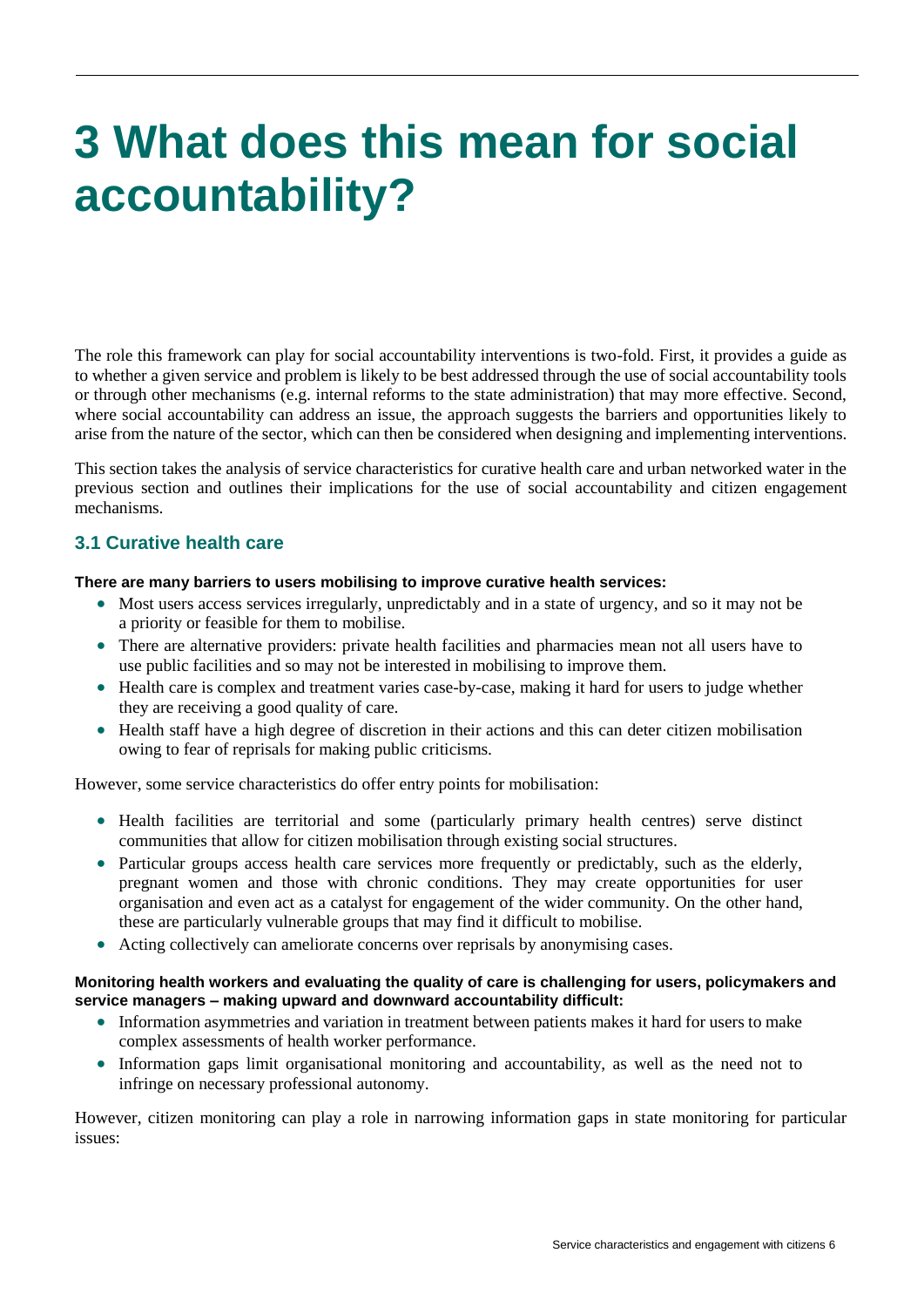- Citizens can monitor basic aspects of health facility performance (e.g. health worker presence, inventory of medicines/equipment, basic procedures such as making a record of patient details, attitudes of health workers).
- Credible and usable information may be channelled through state systems (where they are functional) to improve existing oversight mechanisms and so basic discipline. This could reduce the risks of reprisal for complaints presented directly by users.

#### **Health workers' professional autonomy and discretion may create opportunities for local-level problemsolving:**

- Issues such as staff rudeness or irregular opening hours can have major adverse effects on citizens' willingness to use services, but are also areas where health staff can exercise their discretion to change practice.
- Programmes that offer venues for users and providers to exchange information on grievances can provide a platform for solving problems in a mutually beneficial manner at the local level without involving higher levels of authority. This may particularly be the case where issues can be solved through co-production (e.g. users engaging in constructing or maintaining staff houses as part of agreements to reduce absenteeism).

In the case of curative health care, it is also important to understand there may be limitations to what social accountability can achieve:

- Political incentives may lead politicians to prioritise individual solutions with very specific beneficiaries (e.g. provision of medicine to a particular patient or facility) or visible inputs (e.g. building clinics, providing equipment etc.), rather than finding more complex collective solutions (e.g. solving drug supply issues).
- Health care is a private good that can easily become a field for rent-seeking opportunities the illegitimate targeting and selling of the service – that will set up barriers to accountability reforms. This is particularly the case for components (such as medicines) that are highly 'lootable' (i.e. private goods that are easy to steal and transport and valuable to sell).

Programmes seeking to engage with citizens need to understand the possible nexuses of political, provider and wider commercial interests whose interests may thwart citizen engagement. Thus, while citizen engagement and social accountability may be useful in improving basic issues at the local level, systemic change will require longer-term alliance-building and reform within the state.

#### <span id="page-8-0"></span>**3.2 Urban networked water supply**

#### **There are fewer barriers to users mobilising to improve urban piped water:**

- Water services are used regularly and predictably, and users of a particular source are likely to be geographically concentrated.
- Options for exit to private providers of water are expensive (e.g. acquisition of water tanks) or inconvenient (e.g. bottled water), making collective action more of a priority.
- Users can judge the quality of the service they receive relatively easily.

However, there may still be barriers to overcome:

- Users' experience of piped water, particularly in urban areas, is at the household level and, while services are geographically concentrated, users may not know the boundaries of the service. This complicates community mobilisation, particularly where the boundaries of the service do not match existing political or administrative boundaries or contain a highly heterogeneous group of service users.
- The tendency to monopoly in urban piped water can lead to unresponsiveness on the part of providers, even where citizens are mobilised, unless pressure can be built through alliances with powerful political actors.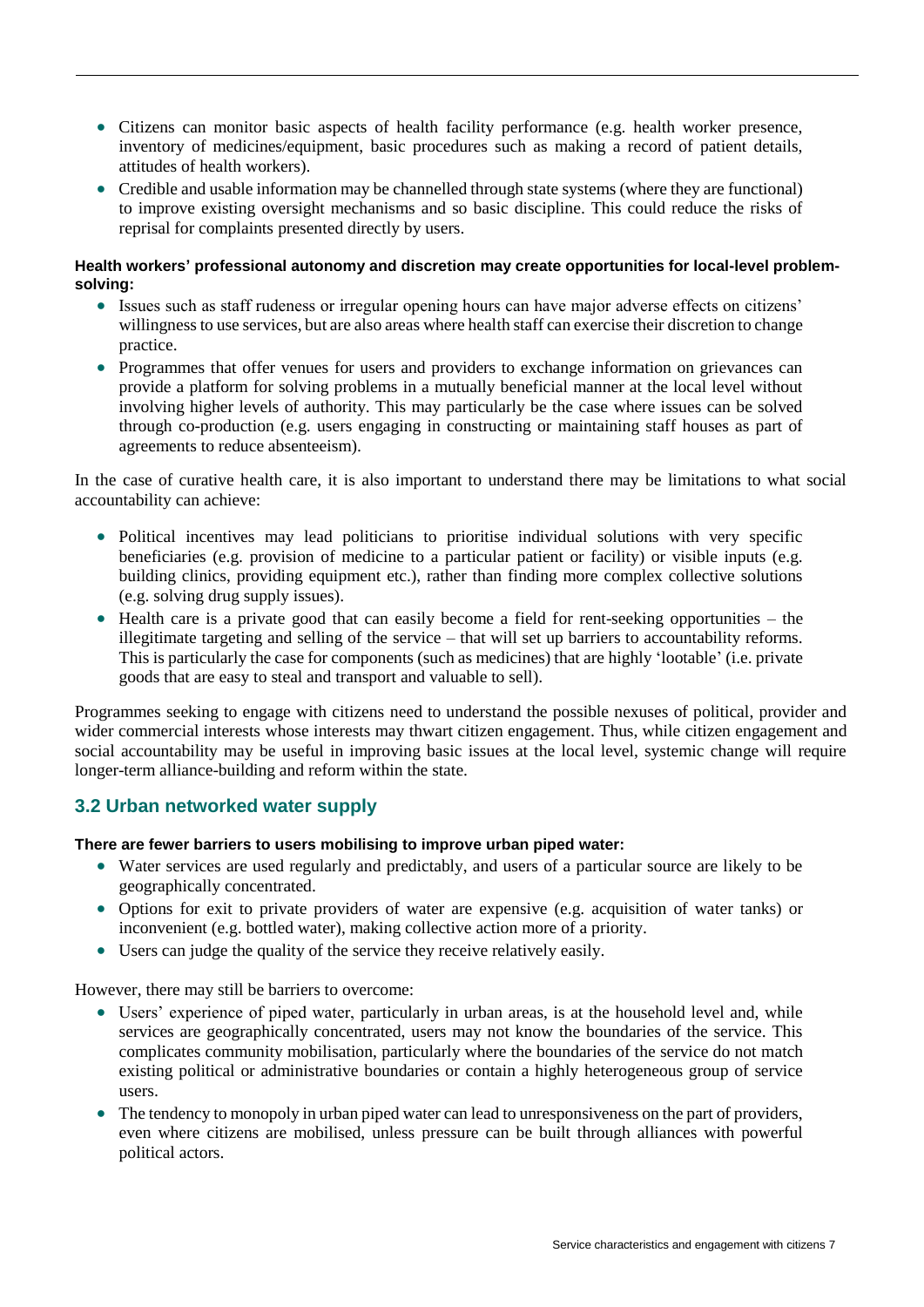**Monitoring of most aspects of service performance is straightforward for users, policymakers and service managers, so organisational monitoring and accountability should be effective:**

- Information, particularly on the quantity, quality and price of water supplied, is highly visible in many cases and relatively easy to measure.
- Networked water supplies are delivered in a fairly uniform manner with little room for provider discretion.
- Information is easy for the state to gather and act on.

However, the characteristics that make piped water easy to monitor can also enable politicians to manipulate the structures for short-term gains, and can exacerbate users' collective action problems:

- The highly political nature of water and water pricing creates incentives for politicians to expand networks, while restricting prices or only selectively enforcing sanctions for non-payment. This can lead to overstretched water systems and shortfalls in revenue, leading to neglect of less visible aspects such as maintenance.
- Citizens face collective action problems: while they have a desire for reliable access to good quality water, they generally also want to avoid water charges, price increases and limits on their consumption.

Social accountability programmes therefore seem to have significant potential for addressing issues with urban piped water. However, questions arise: can a viable community of users be mobilised? How can a balance be struck between the competing priorities of expansion, maintenance, water quality and price in a manner that is sustainable and satisfactory for all users? Social accountability on its own may not provide an adequate response and so issues of water supply, delivery and consumption are likely also to require internal reforms within the state.

Tables 1 and 2 give an overview of the blockages to and entry points for social accountability in these two sectors.

### **Table 1: Entry points and blockages for social accountability in curative health**

|                                                                 |                                                                                                                                                                                                                                                                                                                                                    | Social accountability for curative health                                                                                                                                                                                                                                                                                                                                                                                          |
|-----------------------------------------------------------------|----------------------------------------------------------------------------------------------------------------------------------------------------------------------------------------------------------------------------------------------------------------------------------------------------------------------------------------------------|------------------------------------------------------------------------------------------------------------------------------------------------------------------------------------------------------------------------------------------------------------------------------------------------------------------------------------------------------------------------------------------------------------------------------------|
| <b>Characteristic</b>                                           | <b>Entry points</b>                                                                                                                                                                                                                                                                                                                                | <b>Blockages</b>                                                                                                                                                                                                                                                                                                                                                                                                                   |
| Nature of the good;<br>and market and<br>qovernment<br>failures | Targeting areas where health<br>facilities serve a specific<br>geographical community or where<br>there are fewer private facilities may<br>aid collective action.                                                                                                                                                                                 | Lack of monopoly power for health care means there is a<br>$\bullet$<br>range of exit options. The private good aspect of health<br>services makes individual and targeted solutions easier for<br>both citizens and politicians. These factors reduce the<br>incentive for collective action and systemic reform.<br>Asymmetric information between user and provider makes it<br>hard for citizens to hold providers to account. |
| <b>Task-related</b><br>characteristics                          | Potential for citizen monitoring to<br>close state information gaps,<br>particularly on issues that are easier<br>to monitor, e.g. absenteeism,<br>corruption and simple procedures.<br>Professional discretion creates<br>potential for collective action<br>solutions at the local level by<br>providing links and a platform for<br>discussion. | High degree of professional discretion and variability creates<br>٠<br>disincentives for citizens to mobilise owing to the potential<br>for reprisals, and makes organisational oversight harder.                                                                                                                                                                                                                                  |
| Demand<br>characteristics                                       | Interest groups with more regular or<br>predictable health care needs (e.g.<br>elderly, chronic conditions etc.) can<br>act as a rallying point for mobilisation.<br>Primary health units can act as a<br>more local and frequently used base<br>for information and organisation<br>covering also tertiary health care.                           | Unpredictable and infrequent demand reduces the<br>incentives for collective action.<br>Tertiary curative services (hospitals) have wide-ranging<br>territories that make user organisation difficult.<br>Different groups of users may have priorities and interests<br>that are both overlapping (e.g. increasing staff attendance)<br>and competitive (e.g. allocations of fixed drug and<br>equipment budgets).                |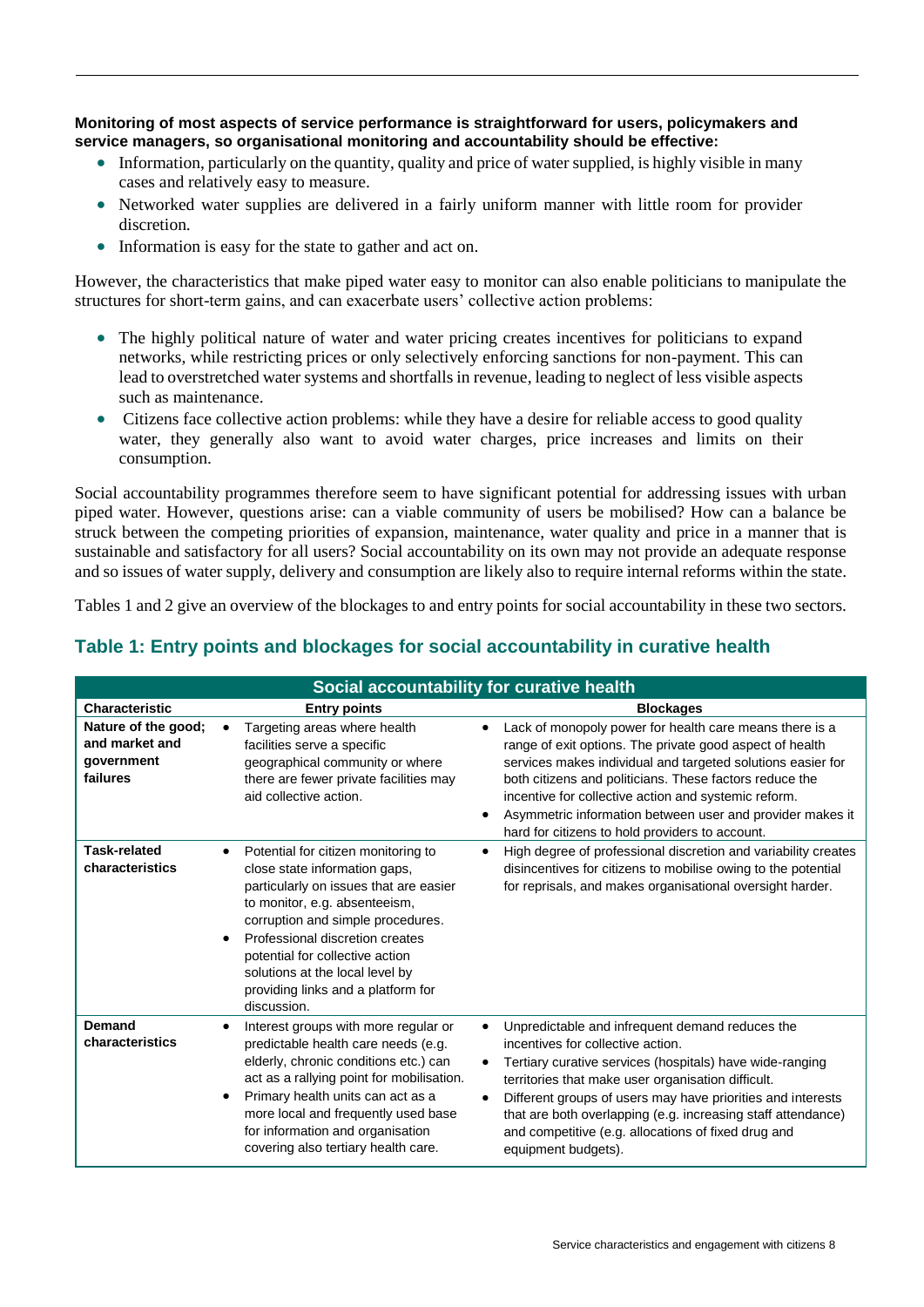### **Table 2: Entry points for and blockages to social accountability in urban networked water**

| Social accountability for urban networked water                 |                                                                                                                                                                                                                                                                                                                |                                                                                                                                                                                                                                                                                                                                                                                                                                                      |
|-----------------------------------------------------------------|----------------------------------------------------------------------------------------------------------------------------------------------------------------------------------------------------------------------------------------------------------------------------------------------------------------|------------------------------------------------------------------------------------------------------------------------------------------------------------------------------------------------------------------------------------------------------------------------------------------------------------------------------------------------------------------------------------------------------------------------------------------------------|
| Characteristic                                                  | <b>Entry points</b>                                                                                                                                                                                                                                                                                            | <b>Blockages</b>                                                                                                                                                                                                                                                                                                                                                                                                                                     |
| Nature of the good;<br>and market and<br>government<br>failures | Strong potential for collective action<br>owing to limited exit options, territorial<br>nature of provision and ease of<br>information collection and<br>dissemination.                                                                                                                                        | Tendency to monopoly, lack of competitive provision and<br>$\bullet$<br>expense or inconvenience of exit options can limit suppliers'<br>responsiveness.<br>Private good aspects create incentives for politicians to<br>$\bullet$<br>invest in expansion and improvements that can be targeted,<br>while giving low priority to collective benefits (e.g. water<br>quality) and resisting applying water tariffs that improve<br>service viability. |
| <b>Task-related</b><br>characteristics                          | Visibility and measurability of service<br>facilitate both citizen monitoring and<br>organisational oversight.<br>Low variability of service and limited<br>professional discretion make state<br>oversight easier.                                                                                            | The ease of monitoring and relative lack of provider<br>$\bullet$<br>discretion makes manipulation by political actors for short-<br>term gains easier.                                                                                                                                                                                                                                                                                              |
| <b>Demand</b><br>characteristics                                | Frequent and predictable demand<br>that is territorially concentrated<br>enhances potential for collective<br>action.<br>Use of dialogue platforms and other<br>mechanisms for brokering and<br>facilitation may be able to overcome<br>trade-offs between expansion,<br>maintenance, water quality and price. | Demand is high but may pull in different directions (in terms<br>$\bullet$<br>of quality, quantity and charging), creating collective action<br>problems for users.<br>Water pricing is highly political and can create incentives for<br>low prices or selective enforcement of sanctions that<br>undermine service quality.                                                                                                                        |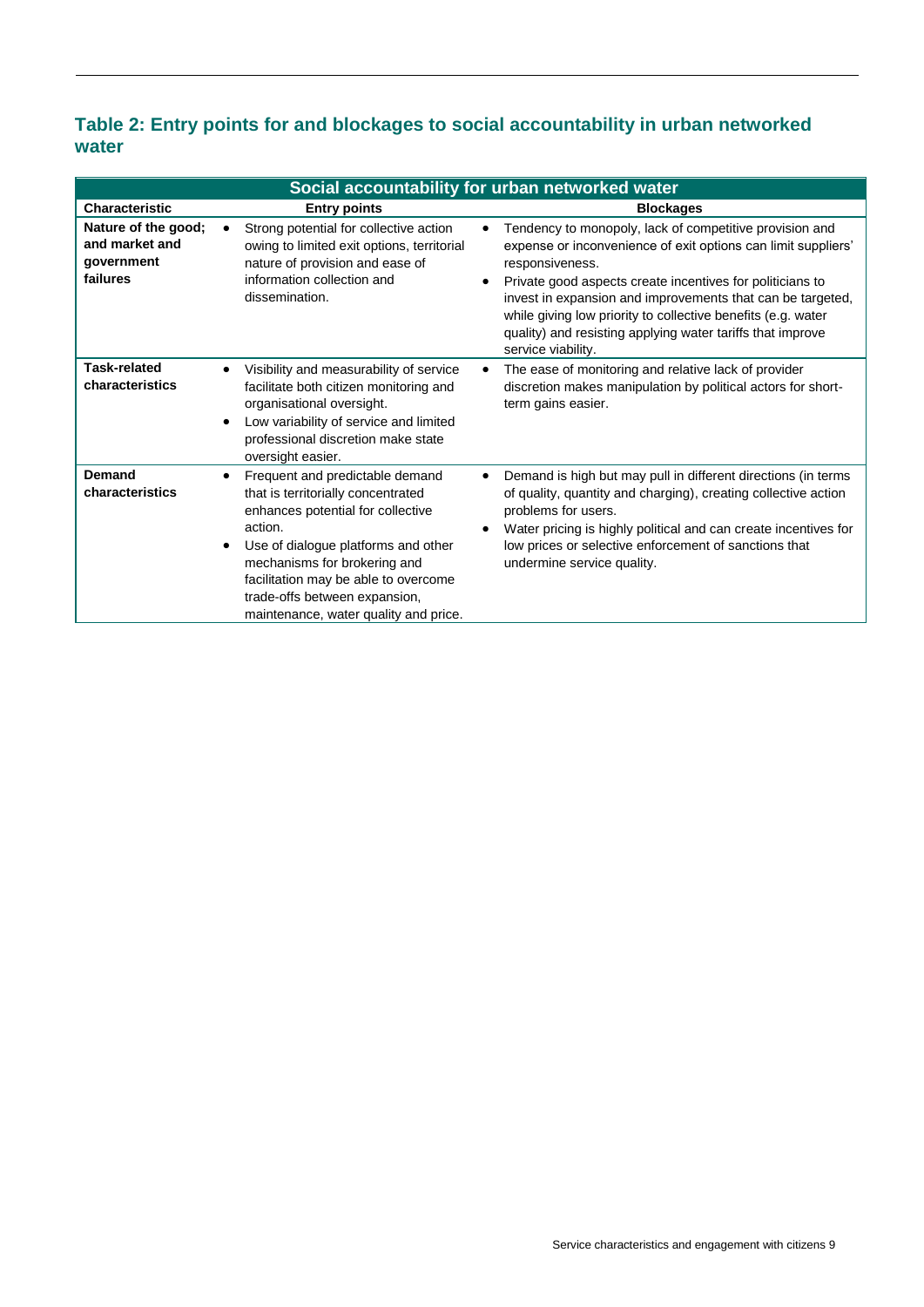# <span id="page-11-0"></span>**4 Summing up**

The previous section illustrates why we need to take into account the nature of specific services in identifying problems and opportunities for social accountability and in designing strategies. While the effects of these characteristics are mediated by the contexts in which services are operating, taking a step back and exploring the differences in these more rarefied examples can give us a useful starting point for diagnosing and addressing issues.

In a stylised fashion, we can see the differences in a simple example – comparing the failure to receive medicine after a visit to the doctor and the failure to receive water from a tap. In the former case, the service user does not really know if they are supposed to have received medicine for the problem or if its absence was due to shortages, poor logistics or theft. Complaining to a higher-level health official is not only risky (the doctor may find out and refuse treatment in future) but may also not have any impact. Officials face similar questions – was medicine supposed to be given, were there shortages and why? – as well as administrative difficulties – should medicines always be given out and can such a rule be practically enforced? Mobilisation is therefore difficult and local administrations cannot always adequately respond. So programmes might best focus on enabling joint working between users and providers to resolve problems, and on providing information about users' experience to official monitoring systems, where these work adequately.

In contrast, water is more straightforward – its absence is clearly a deficiency, the responsible party (the provider) is clear, risks of reprisals for reporting are small and top-down enforcement can be used to ensure leaks are closed or pumping restarted. Mobilisation and enforcement should be relatively easier than in the case of health care. However, if there are systematic incentive problems underlying water shortage or leakage problems, these may require still deeper reforms within the state or actions to resolve competing priorities between citizens.

Recognising that sectors and specific services have distinct bundles of characteristics can therefore be of clear value. Differences between services may contribute to explanations of their politics and performance, and similarities or complementarities may generate opportunities for cross-sectoral learning.

The service characteristics approach goes further than recognising that difference and similarities exist. It provides a framework for understanding how service specificities influence relationships of accountability and hence service performance. This briefing note has focused on the two sides of social accountability: the ability of citizen and users to organise their demands and engage with the state; and the ability of politicians and providers to respond. Networked water supply and health care have different characteristic profiles, suggesting different constraints and opportunities for bringing improved engagement with citizens. Exactly how these play out depends also on context, which will condition what constraints can be addressed and whether opportunities can be seized.

The approach laid out here provides an analytic framework for considering how sector dynamics interact with context to affect relations of accountability. It allows analysis of the barriers and opportunities for engagement with citizens in specific services and contexts in order to generate a suite of possible entry points to address the most critical barriers and seize potential opportunities.

Further, detailed work is needed to apply these ideas practically to different aspects of services and to understand how entry points and barriers vary across contexts. However, this document and approach provide at least a starting point for those seeking to better understand the place and role of social accountability in improving service delivery.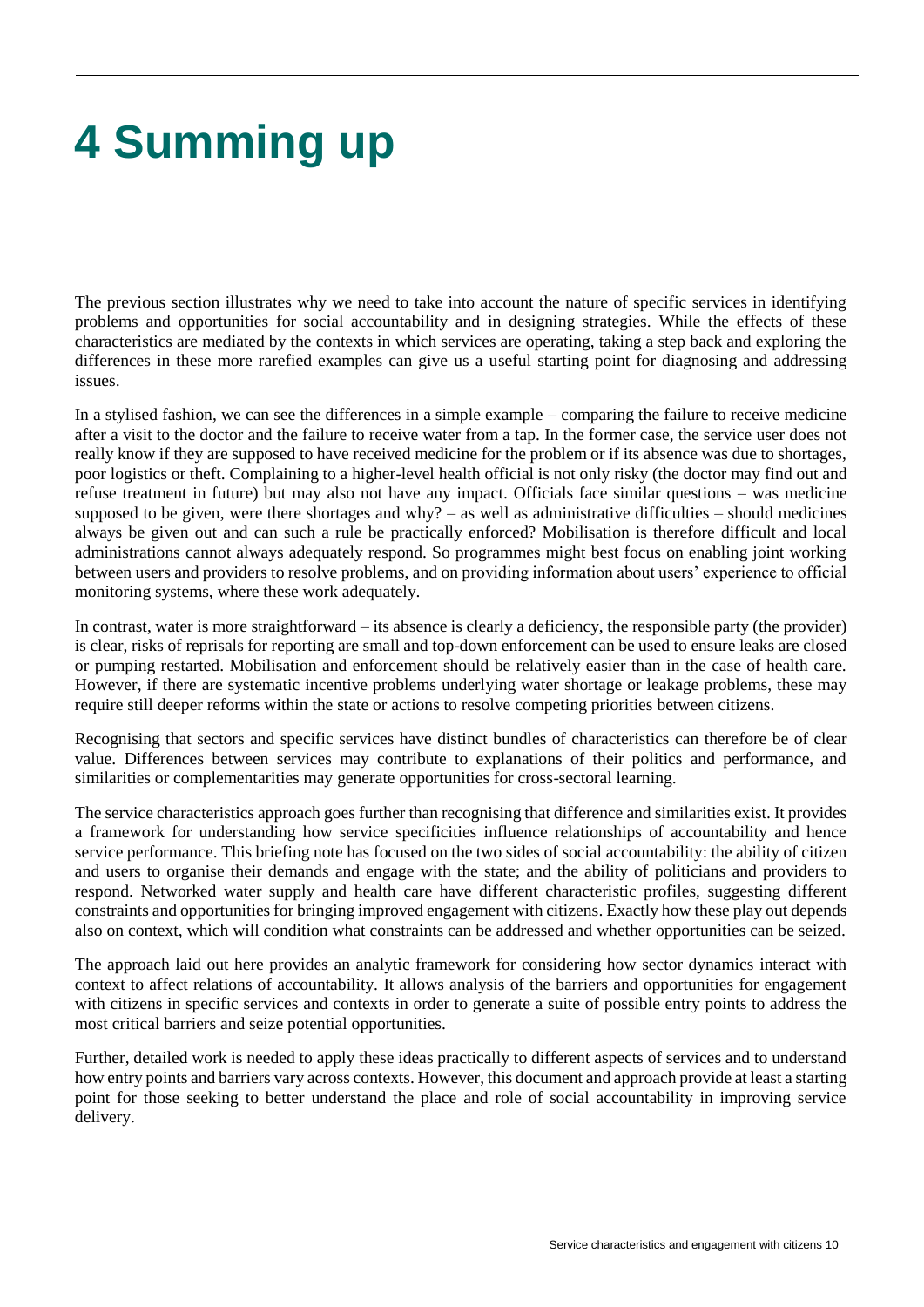### <span id="page-12-0"></span>**References**

Batley, R. and Harris, D. (2014) 'Analysing the Politics of Public Services: A Service Characteristics Approach'. London: ODI.

Gaventa, J. and McGee, R. (2013) 'The Impact of Transparency and Accountability Initiatives'. Development Policy Review [31\(s1\): s](http://onlinelibrary.wiley.com/doi/10.1111/dpr.2013.31.issue-s1/issuetoc)3-s28.

Harris, D., Batley, R., Mcloughlin, C. and Wales, J. (2013) 'The Technical is Political: Understanding the Political Implications of Sector Characteristics for Education Service Delivery'. London: ODI.

Harris, D., Batley, R. and Wales, J. (2014) 'The Technical Is Political: What Does This Mean in the Health Sector?' London: ODI.

Mason, N., Harris, D. and Batley, D. (2013) 'The Technical is Political: Understanding the Political Implications of Sector Characteristics for the Delivery of Drinking Water Services'. London: ODI.

Mason, N., Harris, D. and Batley, D. (2014) 'The Technical is Political: Understanding the Political Implications of Sector Characteristics for the Delivery of Sanitation Services'. London: ODI.

Mcloughlin, C., with Batley, R. (2012) 'The Effects of Sector Characteristics on Accountability Relationships in Service Delivery'. Working Paper 350. London: ODI.

Wild, L. and Wales, J., with Chambers, V. (2014) 'CARE's Experience with Community Score Cards: What Works and Why?' London: ODI.

World Bank (forthcoming) 'Opening the Black Box: Contextual Drivers of Social Accountability Effectiveness.' Social Accountability Flagship Report. Washington, DC: World Bank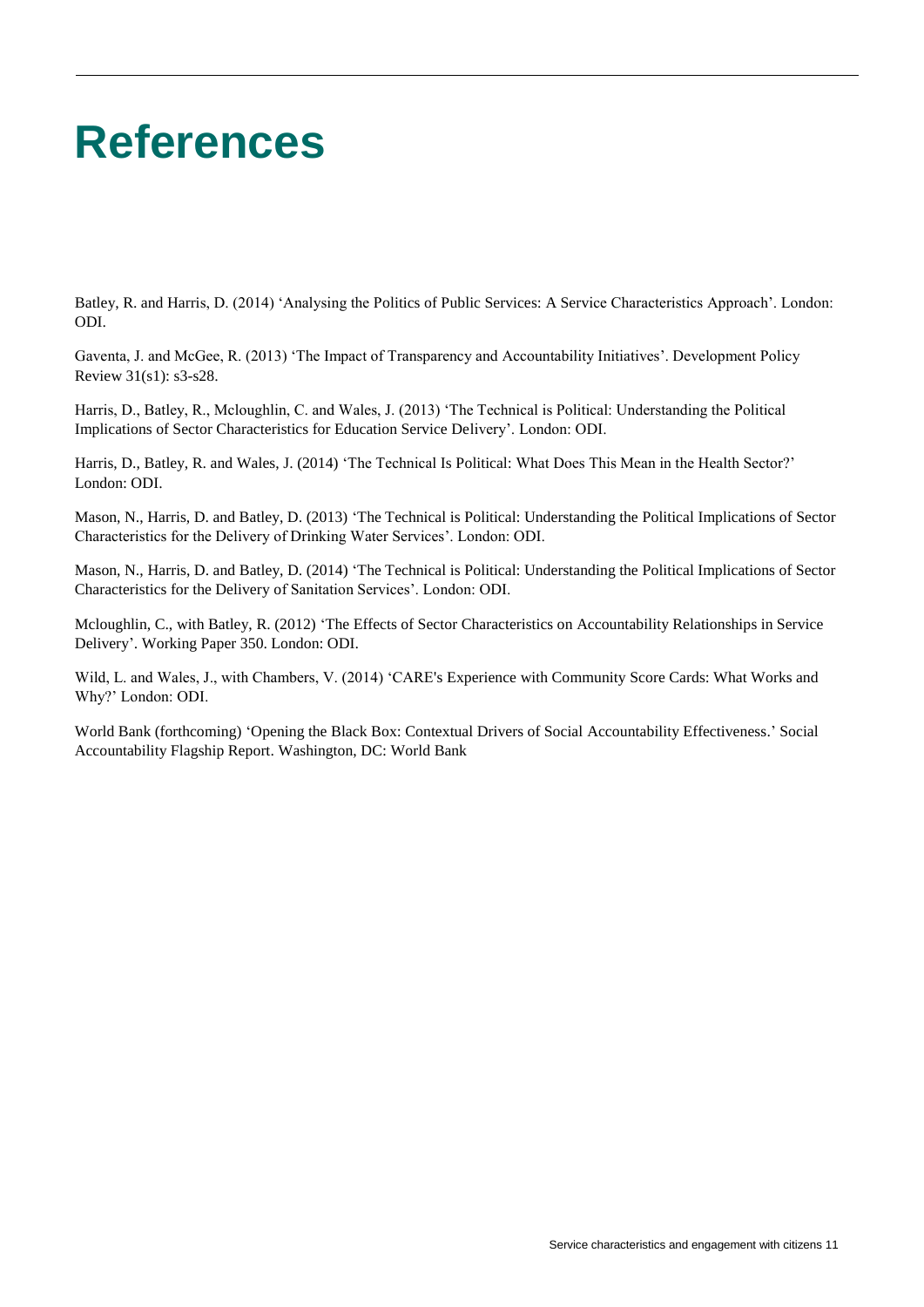# **Appendix**

### **Table A1: Framework for identifying service characteristics**

<span id="page-13-0"></span>

| <b>Category</b>                             | <b>Characteristic</b>                                                                                                                                                                                                                                                          | <b>Explanation</b>                                                                                                                                                                                                                                                                                     |
|---------------------------------------------|--------------------------------------------------------------------------------------------------------------------------------------------------------------------------------------------------------------------------------------------------------------------------------|--------------------------------------------------------------------------------------------------------------------------------------------------------------------------------------------------------------------------------------------------------------------------------------------------------|
| Nature of good:<br>public or private        | <b>Rivalry</b><br>Is the service used up by its consumption?                                                                                                                                                                                                                   | In private goods, costs increase with each additional consumer, making the good<br>unavailable to those who do not pay. Public goods are not rivalrous, e.g. street<br>lighting or police services.                                                                                                    |
|                                             | <b>Excludability</b><br>Can some people be excluded from benefiting?                                                                                                                                                                                                           | In private goods, non-payers can be excluded from benefiting. Public goods are not<br>excludable, e.g. street lighting or vector control of mosquitoes.                                                                                                                                                |
| Type of market<br>and government<br>failure | <b>Monopoly tendency</b><br>Do investment costs and economies of scale make it difficult for alternative<br>suppliers to compete?                                                                                                                                              | High initial investment costs and economies of scale make it difficult for alternative<br>suppliers to compete, e.g. urban water supply.                                                                                                                                                               |
|                                             | Positive and negative externalities<br>Are there external (public) costs and benefits of individual use or non-use of<br>the service?                                                                                                                                          | Positive: When one individual's actions confer a benefit on others, e.g. individual<br>immunisation has preventative effects for an entire population.<br>Negative: When one individual's actions impose a cost on others, e.g. poor<br>sanitation in one locality leads to health problems elsewhere. |
|                                             | <b>Information asymmetry</b><br>Are there inequalities of information between parties (consumers,<br>producers, managers, politicians) about the quality or risks of the service?                                                                                              | Consumers may be less informed than producers (or vice versa) about the quality or<br>risks of a service, e.g. health care (see also measurability of outputs below).                                                                                                                                  |
|                                             | Merit goods<br>Are the individual and collective benefits of consumption understood by<br>users and by government?                                                                                                                                                             | Individuals may not act in their own best interests, leading governments to make<br>choices for them, e.g. requiring immunisation and basic education.                                                                                                                                                 |
| <b>Nature of task</b>                       | Visibility and measurability of outputs<br>How visible, in a physical sense, are the service outputs to citizens (users)<br>and to government?<br>Can the outputs be quantified, or measured precisely?<br>How much time do improvements in outputs take to reveal themselves? | Service outputs are relatively easily measured and evaluated where they are<br>quantitative and visible, precise objectives can be imposed and results are quickly<br>apparent, e.g. road construction.                                                                                                |
|                                             | <b>Discretion of frontline staff</b><br>Do frontline staff have autonomy to determine how they perform certain<br>tasks? Which tasks?                                                                                                                                          | Where objectives are qualitative and difficult to specify, managers and professionals<br>may have greater discretion to determine procedures and outputs, e.g. classroom<br>teaching.                                                                                                                  |
|                                             | <b>Transaction intensity</b><br>Does implementing the service require frequent, iterative contact between<br>individual consumers and providers?                                                                                                                               | Tasks that involve iterative and individual contact between providers and consumers<br>are transaction-intensive, and the quality of interactions may be difficult to monitor,<br>e.g. medical care.                                                                                                   |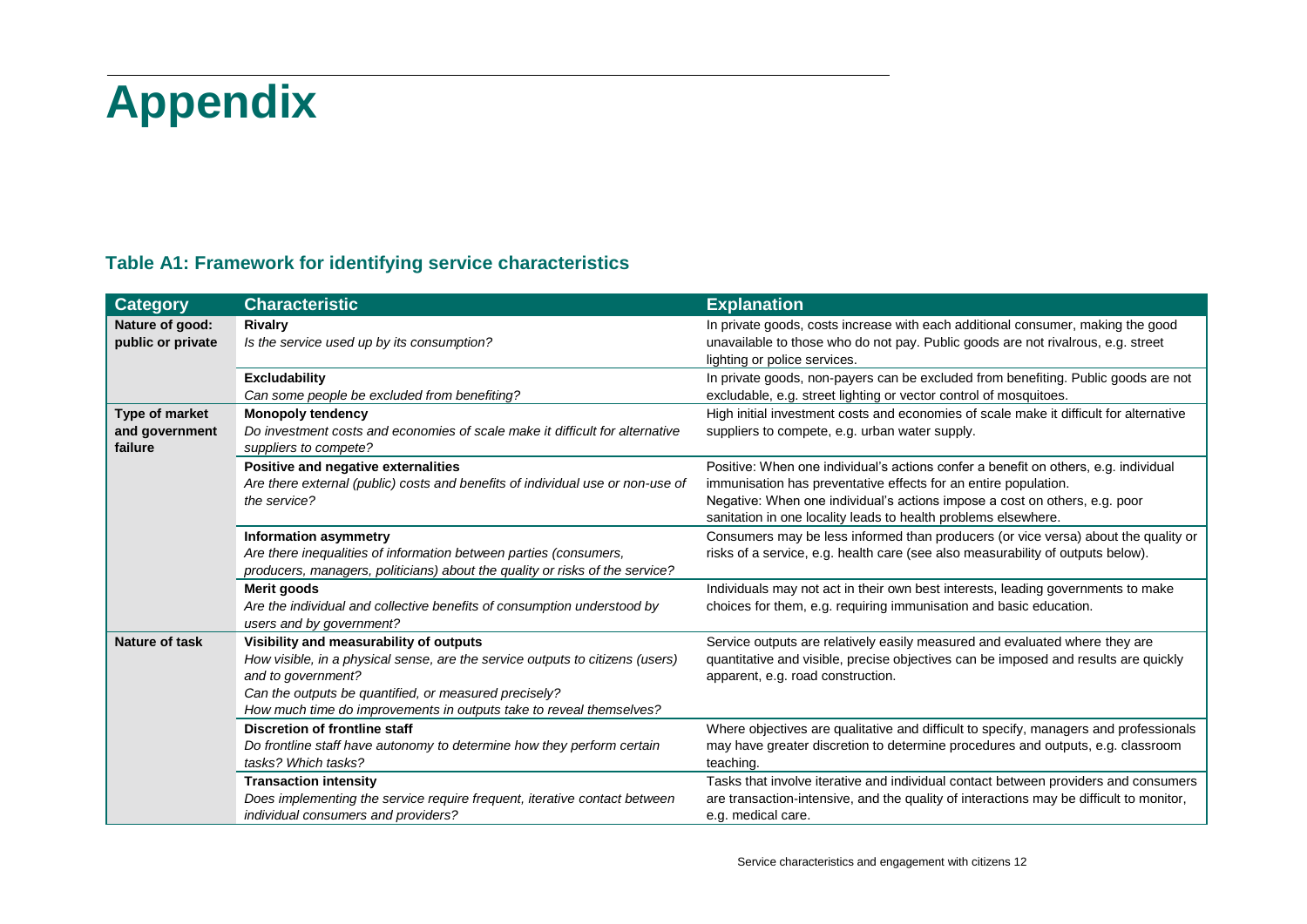| <b>Category</b>                                                               | <b>Characteristic</b>                                                                                                                                                                                                    | <b>Explanation</b>                                                                                                                                                                                                                               |
|-------------------------------------------------------------------------------|--------------------------------------------------------------------------------------------------------------------------------------------------------------------------------------------------------------------------|--------------------------------------------------------------------------------------------------------------------------------------------------------------------------------------------------------------------------------------------------|
|                                                                               | Variability<br>Are there factors that cause variability in user need? In what ways,<br>therefore, is the service difficult to standardise?                                                                               | Tasks that are transaction-intensive and discretionary require a variable response to<br>clients and cannot be standardised.                                                                                                                     |
|                                                                               | <b>Professional organisation</b><br>Does delivering the service depend on professional and skill groups that<br>have a commanding presence within the organisation and perhaps<br>extending to political influence?      | Tasks that are discretionary, transaction-intensive and variable are ones that require<br>professional judgement and autonomy. Professionals may therefore organise and<br>exercise control over principals (clients, politicians and managers). |
| Demand<br>characteristics                                                     | Level of demand<br>What is the level of known demand for the service?                                                                                                                                                    | The incentive to provide services is greater where demand is higher.                                                                                                                                                                             |
|                                                                               | <b>Frequency of use</b><br>Is the service used regularly or episodically?                                                                                                                                                | Services may be used regularly (water supply) or episodically (health care),<br>affecting the level of interaction between users and between users and providers.                                                                                |
|                                                                               | <b>Predictability of use</b><br>Is the service used routinely or unexpectedly as a result of a crisis or<br>unforeseen events?                                                                                           | Regularly used services with fixed costs are possible to plan and insure for.<br>Unpredictability occurs particularly in health care but also, to a limited extent, in the<br>demand for water.                                                  |
|                                                                               | <b>Territoriality</b><br>Does the service have a natural boundary of consumption? Is it consumed<br>in common by all residents of a local area?<br>What are the physical points of contact between users and government? | Certain services (water supply, refuse collection) are consumed in common by all<br>residents of a local area. Others depend on individual needs served beyond local<br>areas (hospital health care).                                            |
| <b>Political salience</b><br>A composite<br>outcome of all<br>characteristics | What are the likely political returns to provision? What are the broader social<br>implications of service use?                                                                                                          | The political salience of a service depends on politicians' calculation of political<br>returns from its provision and on citizens' response.                                                                                                    |